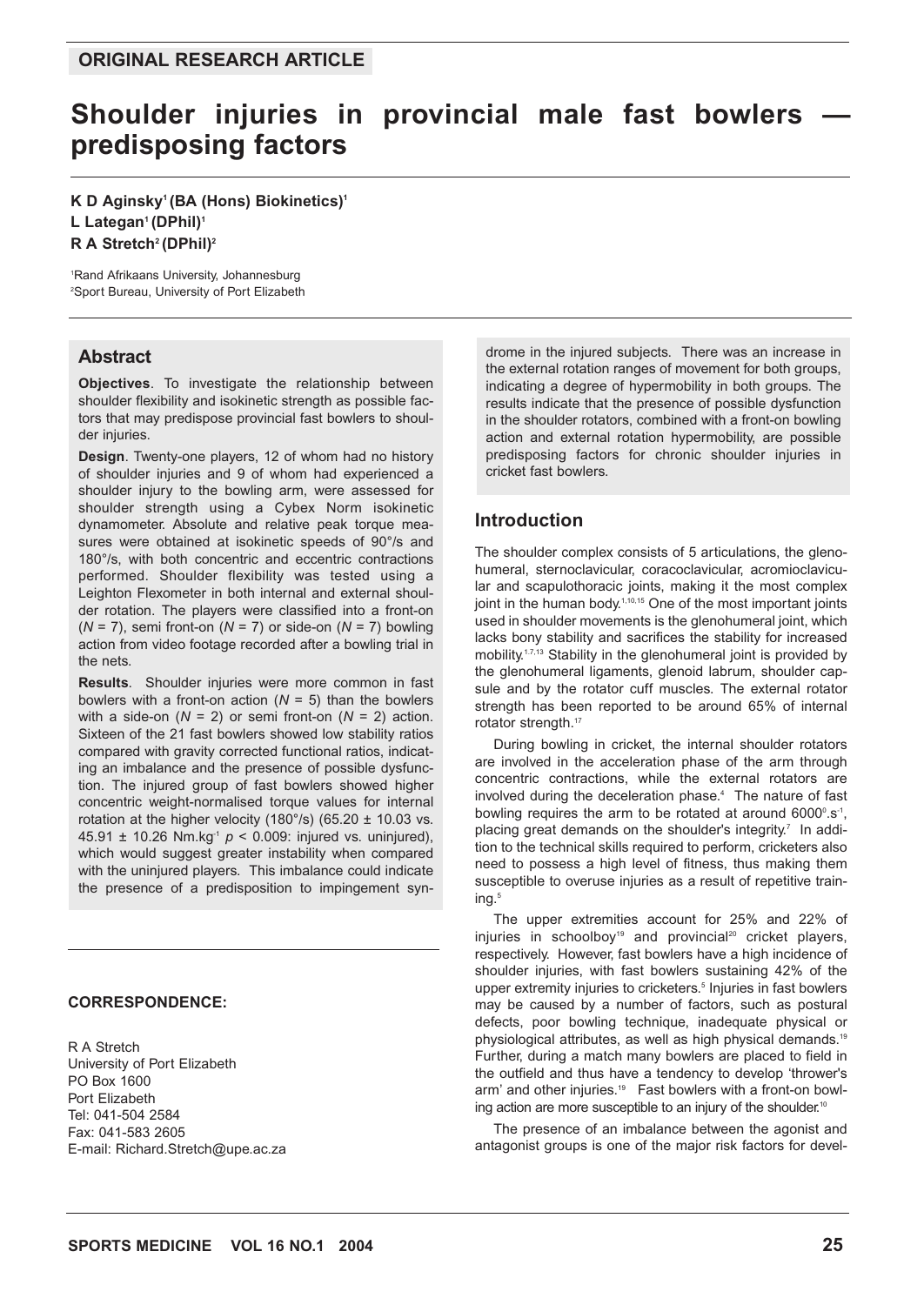oping shoulder injuries such as dislocation and impingement,<sup>16</sup> with deficiency in the external rotator strength possibly resulting in an injury.<sup>7</sup> Thus, the aim of the study was to investigate the relationship between shoulder flexibility and isokinetic strength as possible factors predisposing a male provincial fast bowler to shoulder injuries. The findings would assist in a better understanding of the risk factors for shoulder injury in an elite fast bowler, thus suggesting methods for reducing the incidence of injury and contributing to a prolonged career with fewer shoulder problems.

## **Methods**

The subjects consisted of 21 male right-arm fast bowlers who had all represented their province at either under-19, provincial academy, under-23, provincial B or provincial A level. Their age ranged from 17 to 36 years, with a mean age of 22.4 years. The subjects were randomly chosen from those who were within travelling distance of the test centre.

Prior to testing the test protocol was explained to each subject, the informed consent form was signed, biographical data, which included personal information, level of participation, training schedules, injury history specifically relating to the shoulder, and body composition and somatotype data, were obtained. The subjects were then instructed to warm up for 5 minutes on a rowing ergometer and to stretch their shoulder complex before being tested isokinetically.

Isokinetic shoulder testing was performed on the Cybex Norm Isokinetic Dynamometer (Cybex International, Inc., Lumex Inc., Chattanooga, USA). Each subject was positioned on the Cybex to assess the internal and external shoulder rotation of the bowling arm, according to the manufacturers' guidelines. The arm was abducted at 90° with 90° of elbow flexion and secured by a velcro strap in a Vshaped padded trough attached to the lever arm base. The lever arm handle was then brought to a position where the grasp was comfortable, with the wrist maintaining a neutral position. The range of motion for shoulder rotation was set identically for everyone unless any discomfort was experienced. The test velocities were set at 90°.s<sup>-1</sup> and 180°.s<sup>-1</sup>. Both concentric and eccentric muscle actions were tested and gravity corrected. The order of testing proceeded from the slow speed to the fast speed and was standardised for all subjects. Each subject was given the opportunity to familiarise himself with the dynamometer prior to the testing. A 1-minute rest period was observed between trials and test repetitions. Cybex Norm soft motion stops were placed at a range of movement (ROM) 150° apart. The test protocol was standardised for all subjects.

After a sufficient rest period following the Cybex testing, flexibility was tested using a Leighton Flexometer.<sup>15</sup> Internal rotation was assessed passively in a supine position with the elbow flexed at 90° and the arm abducted at 90°. Rotation was measured up to a point where the athlete started to complain of pain or the humeral head began to protrude anteriorly, or no further ROM could be acquired.<sup>11</sup>

External rotation was also assessed passively in the same position. The same criteria were used for endpoints; however, extension of the thoracic spine was used as an endpoint and not humeral head protrusion.

In order to determine the classification of the bowling action each bowler was videotaped from the front, side and back. An expert coach was asked to classify each fast bowler's action into one of 3 actions.<sup>9</sup> The side-on action requires a relatively slow run-up with the shoulders and hips pointing down the pitch to the wickets at the batsman's end at the time of back-foot placement in the delivery stride. The front-on action requires a faster run-up with a more openchest position at back-foot placement, with the shoulders and hips pointing towards third slip. The semi-front-on technique is based on the same principles as the above, with the alignment of the hips and shoulders pointing between the wickets at the batsman's end and third slip.

The statistical service (RAU) Statcon was used to compute single variable statistics, including means, standard deviations, minimums, maximums and level of significance. The 0.01% level of significance was used for all tests.

## **Results**

The bowlers were classified as front-on (*N* = 7), side-on (*N* = 7) and semi-front-on (*N* = 7). Of these, 12 had not sustained a shoulder injury to their bowling arm, while the other 9 had sustained a chronic shoulder injury to their bowling arm. The results revealed that 5 of the 7 bowlers with a front-on technique had chronic shoulder injuries. Bowlers with the sideon and semi front-on bowling techniques reported 2 injuries each, with 1 of these injuries being a chronic shoulder injury.

The absolute concentric and eccentric torque measured at 90°.s-1 and 180°.s-1 for internal shoulder rotation was not different between the injured and uninjured groups. However, when the concentric internal rotation was weight-normalised, the injured subjects had a higher torque at  $180^\circ$ .s<sup>-1</sup> (65.20 ± 10.30 versus  $45.91 \pm 10.26$ ; injured versus uninjured; *p* = 0.009) (Table I).

The peak torque values of shoulder external rotation showed no significant difference between the injured and uninjured groups and within groups between the velocities (Table II). The absolute torque ratios between the injured

| <b>TABLE I. Torque values for internal shoulder rotation</b><br>at angular velocities of 90° and 180° |                   |           |                      |       |         |  |
|-------------------------------------------------------------------------------------------------------|-------------------|-----------|----------------------|-------|---------|--|
|                                                                                                       | Injured $(N = 9)$ |           | Uninjured $(N = 12)$ |       |         |  |
|                                                                                                       | Mean              | <b>SD</b> | <b>Mean</b>          | SD    | P-value |  |
| Absolute concentric<br>(Nm)                                                                           |                   |           |                      |       |         |  |
| $90^\circ$                                                                                            | 44.50             | 11.05     | 40.67                | 10.64 | 0.464   |  |
| $180^\circ$                                                                                           | 37.88             | 11 42     | 36.82                | 9.65  | 0.827   |  |
| Absolute eccentric<br>(Nm)                                                                            |                   |           |                      |       |         |  |
| $90^\circ$                                                                                            | $-52.50$          | 1364      | $-45.08$             | 11 35 | 0.225   |  |
| $180^\circ$                                                                                           | $-46.50$          | 775       | $-44.55$             | 8.91  | 0.617   |  |
| Normalised concentric<br>(Nm/kg)                                                                      |                   |           |                      |       |         |  |
| $90^\circ$                                                                                            | 51.94             | 11 39     | 51 83                | 11 97 | 0.984   |  |
| $180^\circ$                                                                                           | $65.20*$          | 10.03     | 45.91                | 10.26 | 0.009   |  |
| Normalised eccentric<br>(Nm/kg)                                                                       |                   |           |                      |       |         |  |
| $90^\circ$                                                                                            | 44 11             | 10.91     | 54 67                | 13 31 | 0.069   |  |
| $180^\circ$                                                                                           | 57.69             | 9.67      | 53.55                | 8.24  | 0.344   |  |
| $*P = 0.009$ injured versus uninjured.                                                                |                   |           |                      |       |         |  |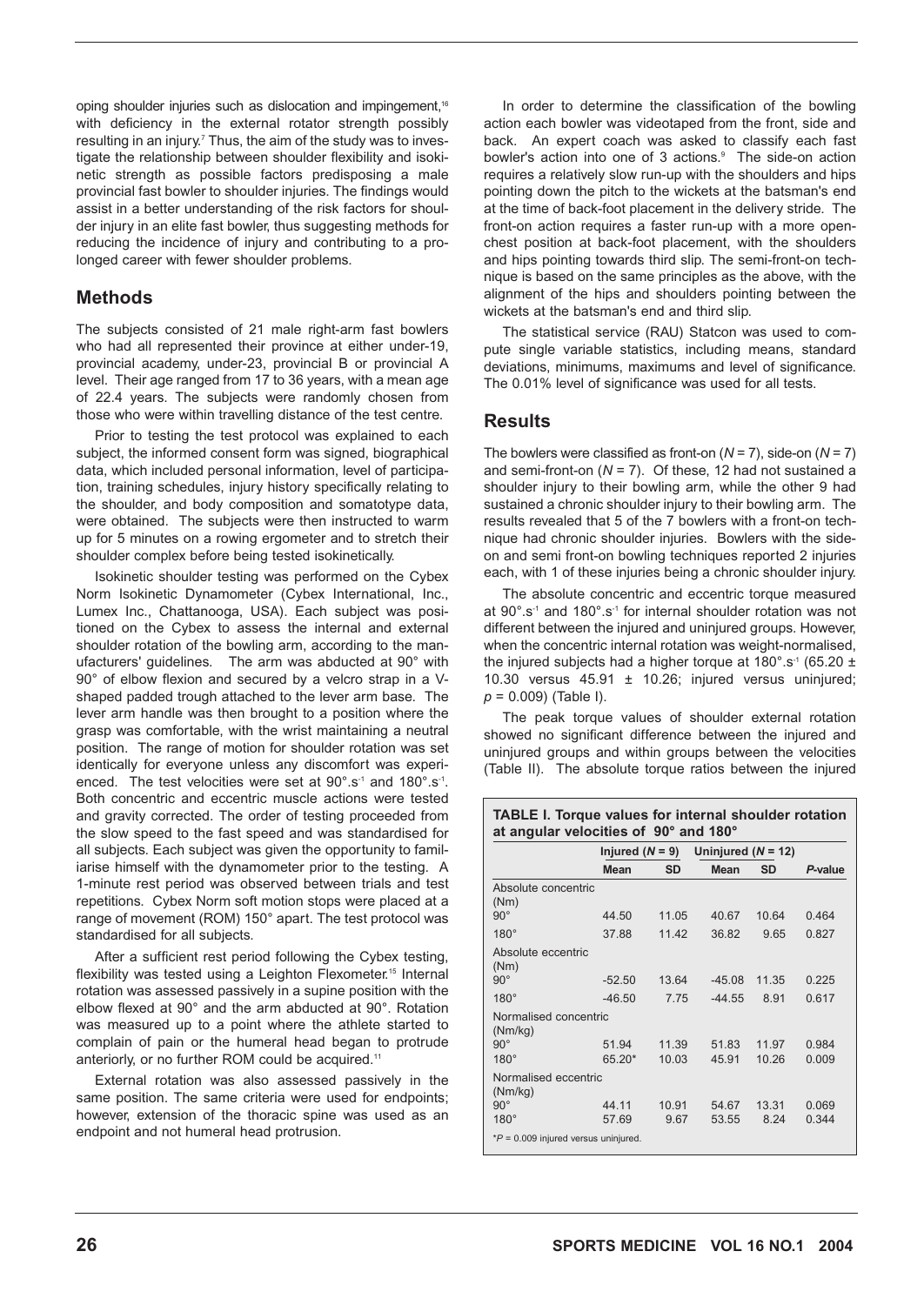and uninjured subjects for external and internal shoulder rotation showed no significant differences (Table III). However, the results for some subjects showed a muscle imbalance at both speeds, possibly predisposing them to injuries. All of the subjects except 5 had very low ratios. Due to eccentric values increasing with velocity, the ratio value should also increase. However, only a minor increase was shown in the results.

| <b>TABLE II. Torque values for external shoulder rotation</b> |  |
|---------------------------------------------------------------|--|
| at angular velocities of 90° and 180°                         |  |

|                                  | Injured $(N = 9)$    |                | Uninjured $(N = 12)$ |              |                |  |
|----------------------------------|----------------------|----------------|----------------------|--------------|----------------|--|
|                                  | Mean                 | <b>SD</b>      | Mean                 | SD           | P-value        |  |
| Absolute concentric<br>(Nm)      |                      |                |                      |              |                |  |
| $90^\circ$<br>$180^\circ$        | 34.25<br>29.50       | 11.26<br>9.49  | 31.33<br>27.91       | 7.84<br>6.61 | 0.537<br>0.691 |  |
| Absolute eccentric<br>(Nm)       |                      |                |                      |              |                |  |
| $90^\circ$<br>$180^\circ$        | $-44.63$<br>$-42.38$ | 11.02<br>10.81 | $-40.24$<br>$-38.00$ | 7.37<br>5.93 | 0.363<br>0.324 |  |
| Normalised concentric<br>(Nm/kg) |                      |                |                      |              |                |  |
| $90^\circ$<br>$180^\circ$        | 36.59<br>30.81       | 6.90<br>4.77   | 39.58<br>35.00       | 6.95<br>6.72 | 0.359<br>0.131 |  |
| Normalised eccentric<br>(Nm/kg)  |                      |                |                      |              |                |  |
| $90^\circ$<br>$180^\circ$        | 52.23<br>49.32       | 11.33<br>10.53 | 51.83<br>47.82       | 7.91<br>5.96 | 0.933<br>0.723 |  |

| <b>TABLE III. Torque ratios for external and internal</b><br>shoulder rotation at angular velocities of 90° and 180° |                   |                |                         |                |                |
|----------------------------------------------------------------------------------------------------------------------|-------------------|----------------|-------------------------|----------------|----------------|
|                                                                                                                      | Injured $(N = 9)$ |                | Uninjured<br>$(N = 12)$ |                |                |
|                                                                                                                      | Mean              | SD             | <b>Mean</b>             | <b>SD</b>      | P-value        |
| Absolute concentric<br>ratio<br>$90^\circ$                                                                           | 72.13             | 15.92          | 78.58                   | 12.83          | 0.356          |
| $180^\circ$                                                                                                          | 7388              | 1768           | 78 18                   | 13 17          | 0.571          |
| Absolute eccentric<br>ratio<br>$90^\circ$<br>$180^\circ$                                                             | 103.63<br>117.38  | 28 11<br>36.74 | 104 17<br>107 64        | 23.74<br>23.38 | 0.965<br>0.523 |

The results for the internal and external shoulder rotation flexibility of the injured and uninjured fast bowlers showed no significant difference between the groups (Table IV). There was an increase in the external rotation ranges of movement for both groups, indicating a degree of hypermobility in both groups.14

## **Discussion**

The isokinetic strength characteristics of the internal/external rotator shoulder muscles, shoulder flexibility and bowling action of provincial fast bowlers are presented, with the principal finding indicating the relationship between these variables and the incidence of chronic shoulder injury in the bowling arm.

#### **TABLE IV. Internal and external shoulder rotation flexibility (°)**

|                          | Injured ( $N = 9$ ) Uninjured ( $N = 12$ ) |           |        |           |         |
|--------------------------|--------------------------------------------|-----------|--------|-----------|---------|
|                          | <b>Mean</b>                                | <b>SD</b> | Mean   | <b>SD</b> | P-value |
| Internal rotation        | 84.00                                      | 10.77     | 89.75  | 17 26     | 0.361   |
| <b>External rotation</b> | 116 22                                     | 10.26     | 116.83 | 791       | 0.884   |

Although the sample size is very small, the results support previous research that shoulder injuries are more common in fast bowlers with a front-on action than bowlers with a side-on or semi front-on action.<sup>10</sup> In the side-on action the ball velocity is generated by contributions from the run-up (20 %), leg action and hip rotation (24%), trunk and shoulder rotation (11%), arm (41%) and hand and wrist  $(5\%)$ .<sup>6</sup> Although no research data are available on the contribution of various body segments to the ball velocity for the front-on action, the front-on bowling action requires a faster run-up  $(4.5 \text{ m.s}^{-1})$  than the side-on  $(3.9 \text{ m.s}^{-1})$ , as well as a faster arm action.9 This faster arm action places more stress on the shoulder joint, predisposing these bowlers to shoulder injuries.

During the bowling action's acceleration phase, the external rotators are contracted eccentrically in order to decelerate and control the arm and any external shoulder rotation weakness could contribute to impingement syndrome.<sup>17</sup> At 180°.s-1 the uninjured group showed greater concentric and eccentric weight-normalised peak torque values for internal rotation than external rotation. The greater relative strength of the internal rotators compared with the external rotators, would indicate a decreased deceleration of internal rotation resulting in migration of the humeral head and thus a decrease in the subacromial space causing impingement of the rotator cuff tendon. Thus fast bowlers should be advised to strengthen their external rotators to about 66% and 100% of the internal rotator concentric and eccentric strength, respectively.<sup>3</sup>

The fast bowler needs to decelerate the arm effectively from 6000°.s-1, resulting in an increase in the peak torque forces.2,4 Eccentric external rotation showed a decrease in peak torque as the velocity increased. This is not congruent with the velocity-curve graph and could predispose the players to injury as this may cause the prime movers (anterior deltoid and pectoralis major) to superiorly translate the humeral head into the subacromial space, resulting in rotator cuff impingement.<sup>3</sup>

The eccentric external/concentric internal rotation ratio is a functional ratio. When a bowler delivers the ball, the internal rotators are concentrically contracted in order to accelerate the arm. In order to decelerate the arm after ball release the external rotators are contracted eccentrically. To achieve high ball delivery speeds the external eccentric forces must be great enough to balance these concentric and eccentric contractions, with a relationship between dysfunction and injury.<sup>2,7,8,18</sup> Sixteen of the 21 fast bowlers showed low stability ratios (Table III), compared with gravity corrected functional ratios of between 117 Nm and 160 Nm, $12$  indicating an imbalance and the presence of possible dysfunction. Further, the concentric external-internal rotation also indi-